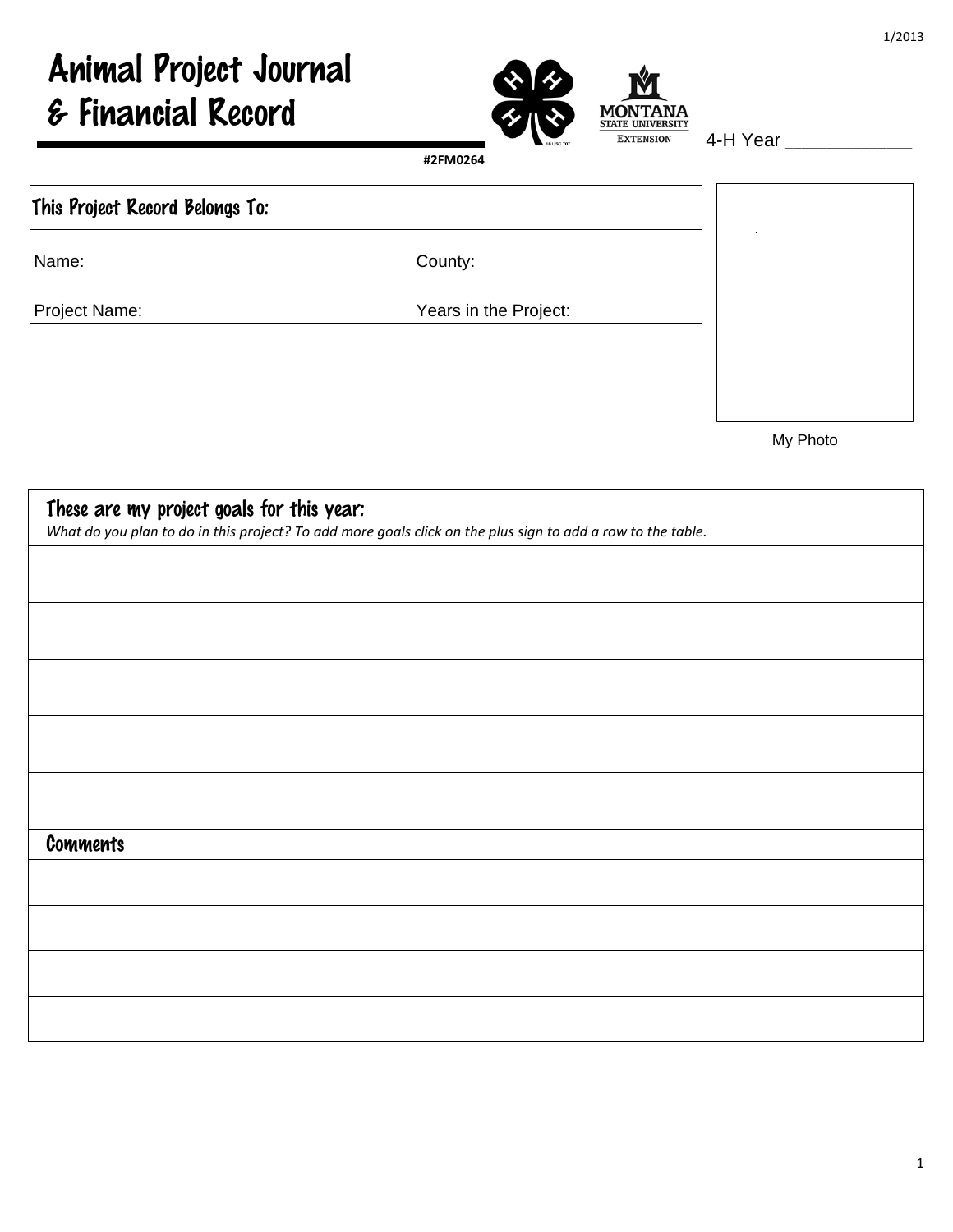

#### **Record ALL the things you do in this project as you do them**.

Include things such as: project meetings, workshops, work, trainings, shows, concerts, learning experiences ... anything related to your project.

| What You Did<br>Date | What You Learned |
|----------------------|------------------|
|                      |                  |
|                      |                  |
|                      |                  |
|                      |                  |
|                      |                  |
|                      |                  |
|                      |                  |
|                      |                  |
|                      |                  |
|                      |                  |
|                      |                  |
|                      |                  |
|                      |                  |
|                      |                  |
|                      |                  |
|                      |                  |
|                      |                  |
|                      |                  |
|                      |                  |
|                      |                  |
|                      |                  |
|                      |                  |
|                      |                  |
|                      |                  |
|                      |                  |
|                      |                  |
|                      |                  |
|                      |                  |
|                      |                  |
|                      |                  |
|                      |                  |
|                      |                  |
|                      |                  |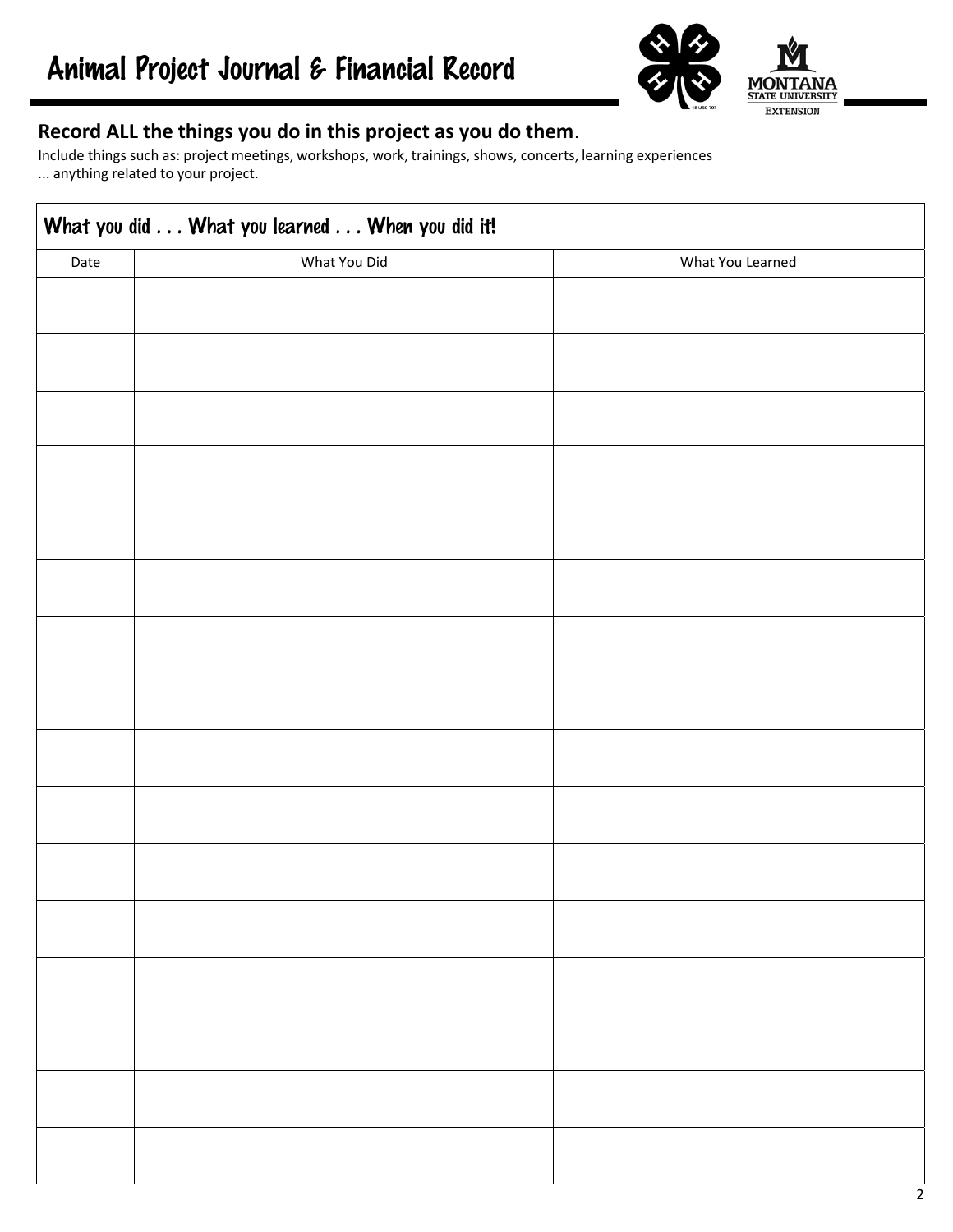

#### Value of Animal(s) Purchased/Owned/Possessed

Enter the value of animal(s) that you owned **prior to beginning this project year** or that you purchased or were given for this project.

| Date | Description         | Number | Purchased From/Owned By      | Weight | Unit Price | Market Value |
|------|---------------------|--------|------------------------------|--------|------------|--------------|
|      |                     |        |                              |        |            |              |
|      |                     |        |                              |        |            |              |
|      |                     |        |                              |        |            |              |
|      |                     |        |                              |        |            |              |
|      |                     |        |                              |        |            |              |
|      |                     |        |                              |        |            |              |
|      |                     |        |                              |        |            |              |
|      |                     |        |                              |        |            |              |
|      | <b>Total Number</b> |        | Total Market Value (Total A) |        |            |              |

|      | Value of Animal(s) Owned at End of Project<br>Enter the value of animal(s) that you owned at the END of this project year. |        |                                 |                      |
|------|----------------------------------------------------------------------------------------------------------------------------|--------|---------------------------------|----------------------|
| Date | Description                                                                                                                | Number | Weight                          | Estimate Value/Price |
|      |                                                                                                                            |        |                                 |                      |
|      |                                                                                                                            |        |                                 |                      |
|      |                                                                                                                            |        |                                 |                      |
|      |                                                                                                                            |        |                                 |                      |
|      |                                                                                                                            |        |                                 |                      |
|      |                                                                                                                            |        |                                 |                      |
|      |                                                                                                                            |        |                                 |                      |
|      |                                                                                                                            |        |                                 |                      |
|      |                                                                                                                            |        |                                 |                      |
|      |                                                                                                                            |        | Total Estimated Price (Total B) |                      |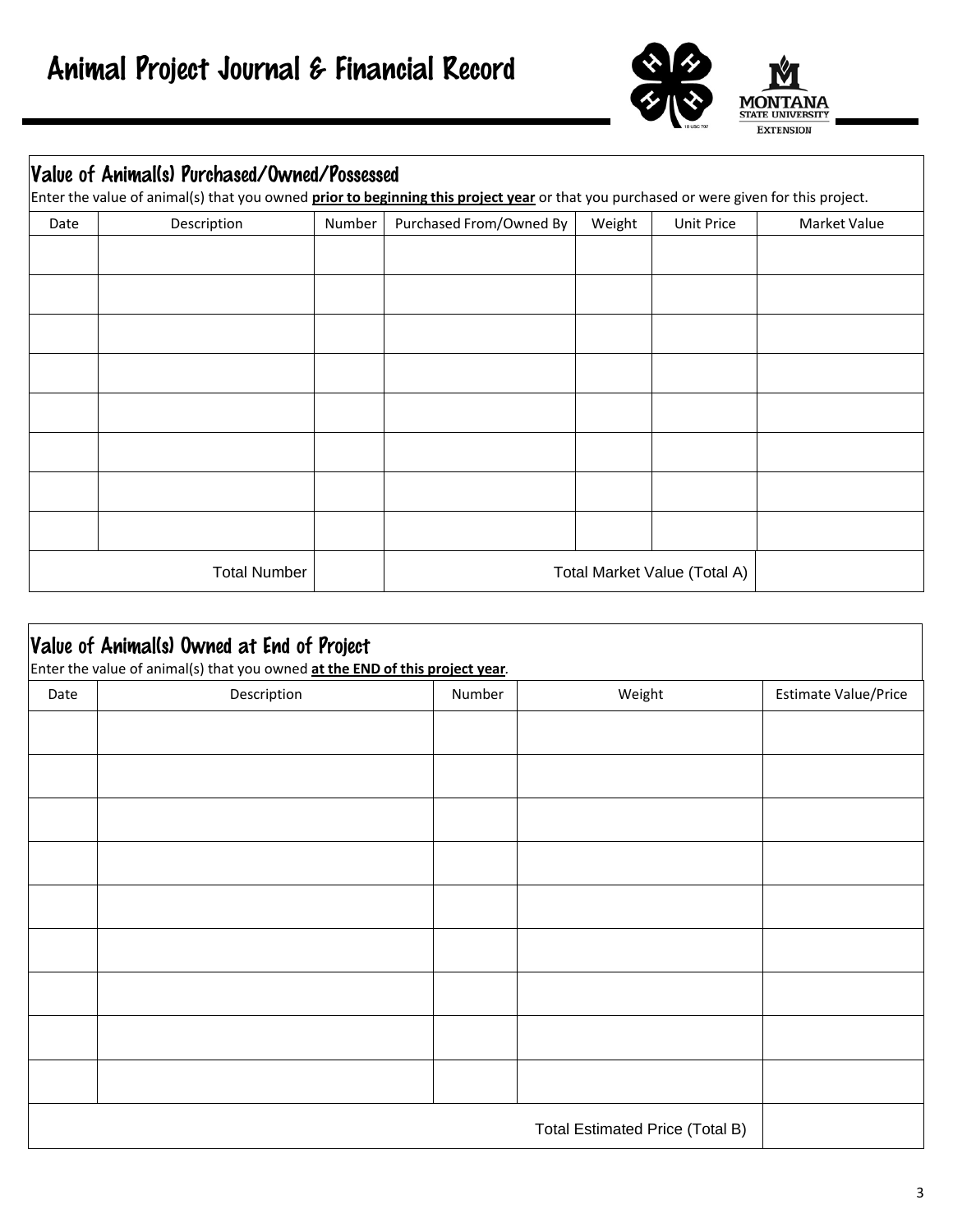

#### Feeding Record

Write the kind of feed at the top of the columns. You may use the units (pounds, cwt, tons) that are most convenient for you, however be consistent. Also record how much the feed for each month costs. Use chart to keep track of feed for all animals in this project.

| Animal       |        |       |        |       |        |                           |        |       |
|--------------|--------|-------|--------|-------|--------|---------------------------|--------|-------|
| Kind of Feed |        |       |        |       |        |                           |        |       |
| Month        | Amount | Price | Amount | Price | Amount | Price                     | Amount | Price |
| October      |        |       |        |       |        |                           |        |       |
| November     |        |       |        |       |        |                           |        |       |
| December     |        |       |        |       |        |                           |        |       |
| January      |        |       |        |       |        |                           |        |       |
| February     |        |       |        |       |        |                           |        |       |
| March        |        |       |        |       |        |                           |        |       |
| April        |        |       |        |       |        |                           |        |       |
| May          |        |       |        |       |        |                           |        |       |
| June         |        |       |        |       |        |                           |        |       |
| July         |        |       |        |       |        |                           |        |       |
| August       |        |       |        |       |        |                           |        |       |
| September    |        |       |        |       |        |                           |        |       |
| Totals       |        |       |        |       |        |                           |        |       |
| Price/Unit   |        |       |        |       |        |                           |        |       |
|              |        |       |        |       |        | Total Feed Cost (Total C) |        |       |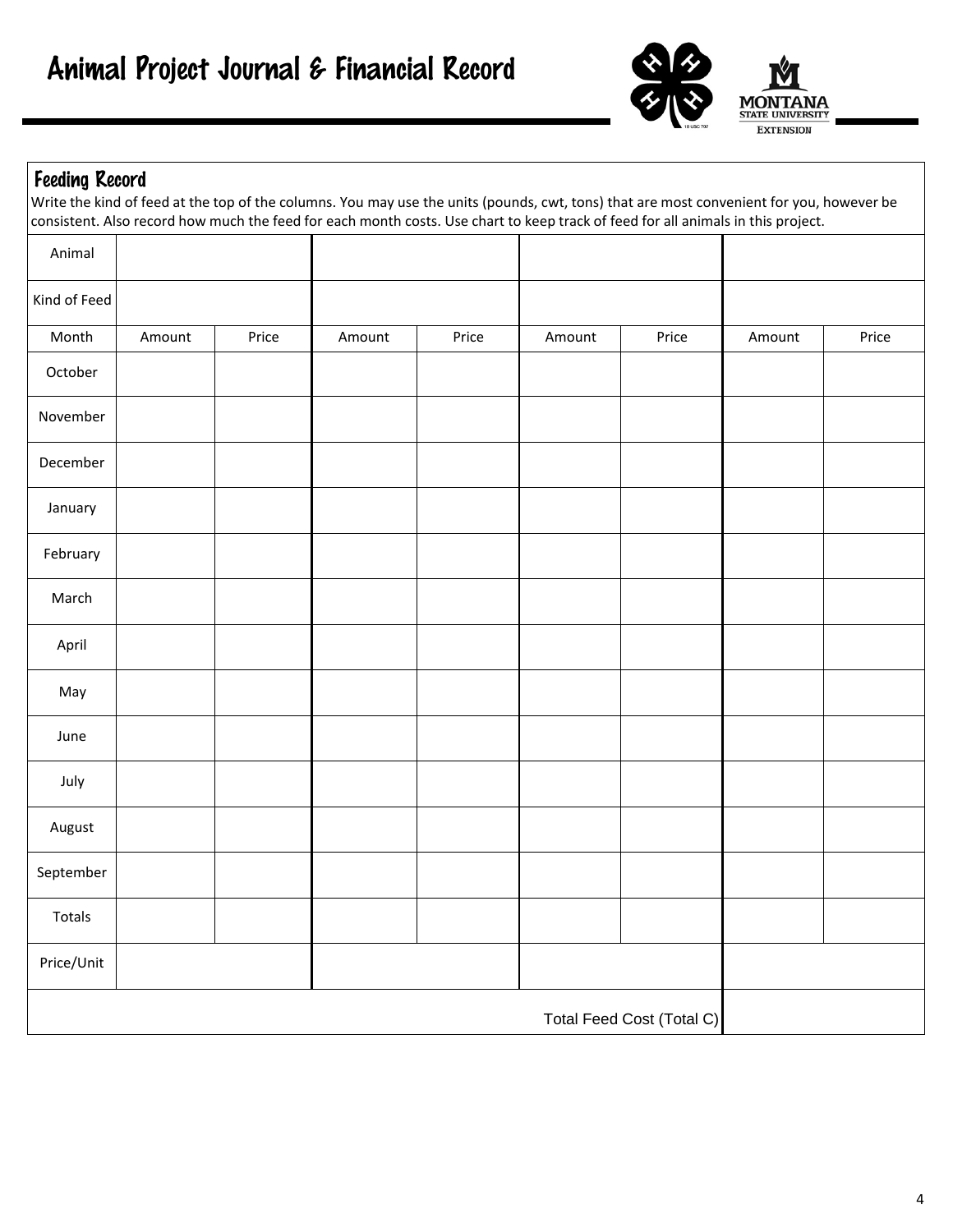

| Name of Animal | <b>Birth Date</b> | Date project<br>Started | Start<br>Weight | Date Project<br>Ended | End<br>Weight | <b>Total Weight</b><br>Gain | <b>Total Days</b><br>on Feed | Average<br>Daily Gain | <b>Feed Cost</b><br>Per LB. Gain |
|----------------|-------------------|-------------------------|-----------------|-----------------------|---------------|-----------------------------|------------------------------|-----------------------|----------------------------------|
|                |                   |                         |                 |                       |               |                             |                              |                       |                                  |
|                |                   |                         |                 |                       |               |                             |                              |                       |                                  |
|                |                   |                         |                 |                       |               |                             |                              |                       |                                  |
|                |                   |                         |                 |                       |               |                             |                              |                       |                                  |
|                |                   |                         |                 |                       |               |                             |                              |                       |                                  |
|                |                   |                         |                 |                       |               |                             |                              |                       |                                  |
|                |                   |                         |                 |                       |               |                             |                              |                       |                                  |
|                |                   |                         |                 |                       |               |                             |                              |                       |                                  |
|                |                   |                         |                 |                       |               |                             |                              |                       |                                  |

### Expenses other than feed

Record any other expenses such as taxes, marketing, transportation cost, show expenses, insurance.

| Item and description | Cost |
|----------------------|------|
|                      |      |
|                      |      |
|                      |      |
|                      |      |
|                      |      |
|                      |      |
|                      |      |
|                      |      |
| Total E              |      |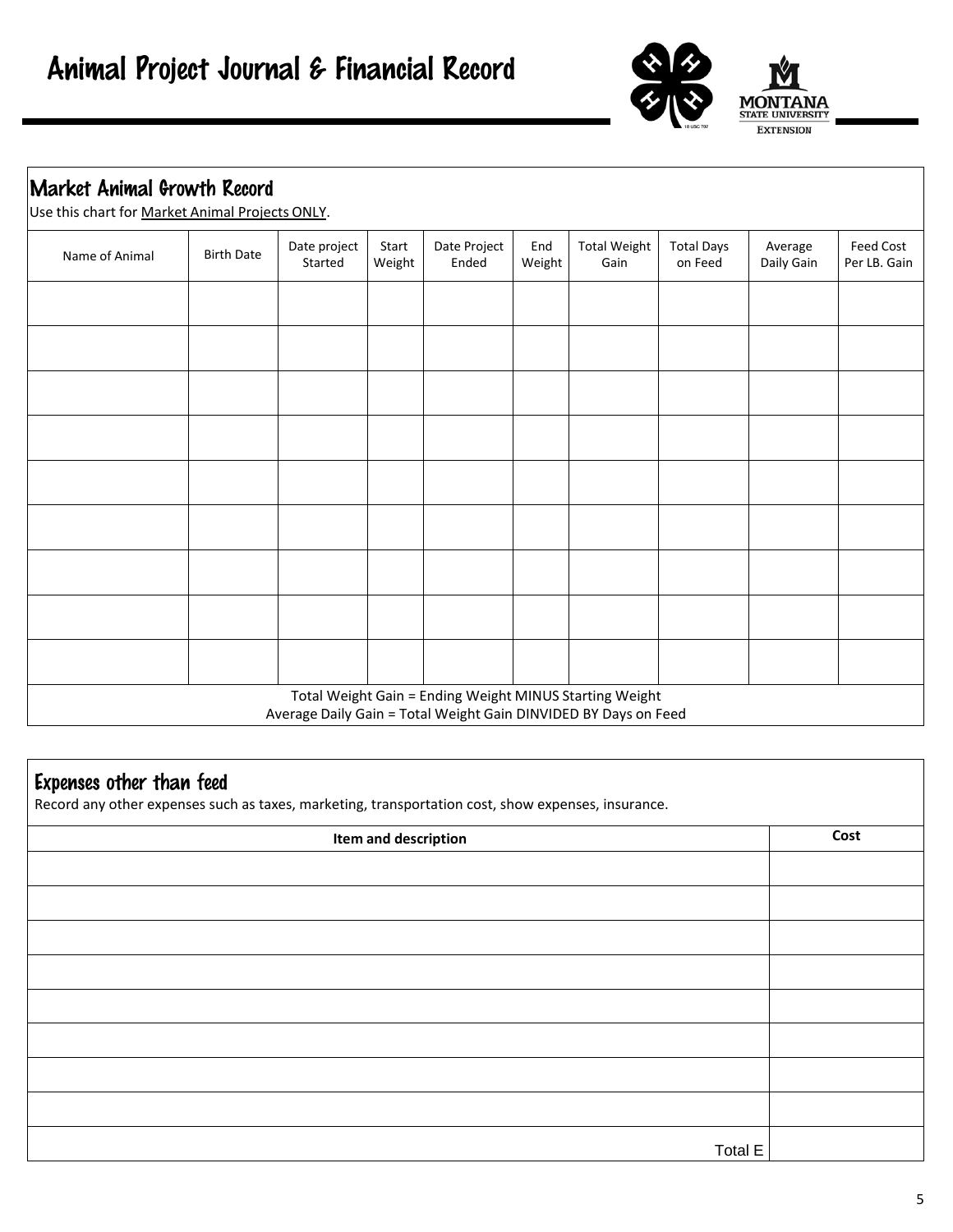|  |  |  |  | Animal Project Journal & Financial Record |  |
|--|--|--|--|-------------------------------------------|--|
|--|--|--|--|-------------------------------------------|--|



| <b>Health Care Chart</b> |                                  |                  |                 |              |                 |                   |  |  |  |
|--------------------------|----------------------------------|------------------|-----------------|--------------|-----------------|-------------------|--|--|--|
| Date                     | Reason for Treatment             | How Administered | # of<br>Animals | Size of Dose | Cost Per Animal | <b>Total Cost</b> |  |  |  |
|                          |                                  |                  |                 |              |                 |                   |  |  |  |
|                          |                                  |                  |                 |              |                 |                   |  |  |  |
|                          |                                  |                  |                 |              |                 |                   |  |  |  |
|                          |                                  |                  |                 |              |                 |                   |  |  |  |
|                          |                                  |                  |                 |              |                 |                   |  |  |  |
|                          |                                  |                  |                 |              |                 |                   |  |  |  |
|                          |                                  |                  |                 |              |                 |                   |  |  |  |
|                          |                                  |                  |                 |              |                 |                   |  |  |  |
|                          |                                  |                  |                 |              |                 |                   |  |  |  |
|                          |                                  |                  |                 |              |                 |                   |  |  |  |
|                          |                                  |                  |                 |              |                 |                   |  |  |  |
|                          |                                  |                  |                 |              |                 |                   |  |  |  |
|                          |                                  |                  |                 |              |                 |                   |  |  |  |
|                          | Total Health Care Cost (Total F) |                  |                 |              |                 |                   |  |  |  |

|             |      |      | Record the sale of your animal(s) or sale of goods from the animal (includes wool, etc.) |             |                      |                   |
|-------------|------|------|------------------------------------------------------------------------------------------|-------------|----------------------|-------------------|
| Animal Sold | $\#$ | Date | Place Sold                                                                               | Sale Weight | <b>Selling Price</b> | <b>Total Sale</b> |
|             |      |      |                                                                                          |             |                      |                   |
|             |      |      |                                                                                          |             |                      |                   |
|             |      |      |                                                                                          |             |                      |                   |
|             |      |      |                                                                                          |             |                      |                   |
|             |      |      |                                                                                          |             |                      |                   |
|             |      |      |                                                                                          |             |                      |                   |
|             |      |      |                                                                                          |             |                      |                   |
|             |      |      |                                                                                          |             |                      |                   |
|             |      |      |                                                                                          |             |                      |                   |
|             |      |      |                                                                                          |             |                      |                   |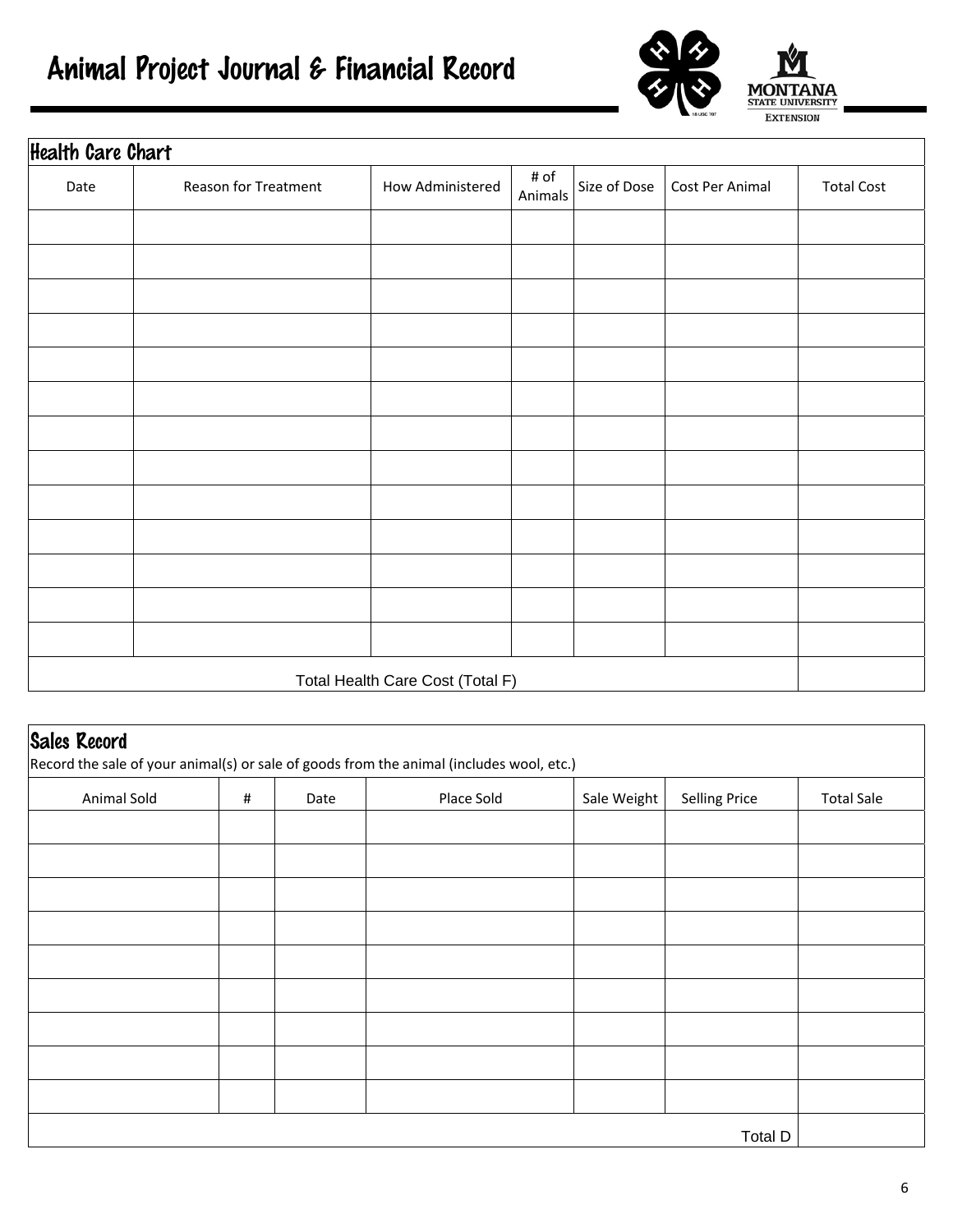

| Project Summary<br>Everyone should complete this summary at the end of the project year. Use totals from the above sections. |                                                                  |  |
|------------------------------------------------------------------------------------------------------------------------------|------------------------------------------------------------------|--|
| Receipts:                                                                                                                    | Expenses:                                                        |  |
| Value of animals at end of project<br><b>Total B</b>                                                                         | Value of animal(s) at the beginning of project<br><b>Total A</b> |  |
| Value of animals sold<br><b>Total D</b>                                                                                      | <b>Feed Costs</b><br><b>Total C</b>                              |  |
| Prize money received                                                                                                         | <b>Health Care Costs</b><br><b>Total F</b>                       |  |
|                                                                                                                              | <b>Other Expenses</b><br><b>Total E</b>                          |  |
| <b>Total Receipts</b>                                                                                                        | <b>Total Expenses</b>                                            |  |
|                                                                                                                              |                                                                  |  |
|                                                                                                                              | Net Income<br>total receipts - total expenses                    |  |

I have evaluated my records and believe that they are accurate, complete and verify that this represents my own work.

\_\_\_\_\_\_\_\_\_\_\_\_\_\_\_\_\_\_\_\_\_\_\_\_\_\_\_\_\_\_\_\_\_\_\_\_\_\_\_\_\_\_\_\_\_\_\_\_\_\_\_\_\_\_\_\_\_\_\_\_\_\_\_\_\_\_\_\_\_\_



4-H Club Member Date

We/I have reviewed this record.



4‐H Club Leader Date

The U.S. Department of Agriculture (USDA), Montana State University and the Montana State University Extension prohibit discrimination in all of their programs and activities on the basis of race, color, national origin, gender, religion, age, disability, political beliefs, sexual orientation, and marital and family status. Issued in furtherance of cooperative extension work in agriculture and home economics, acts of May 8 and June 30, 1914, in cooperation with the U.S. Department of Agriculture, Jill Martz, Director of Extension, Montana State University, Bozeman, MT 59717.